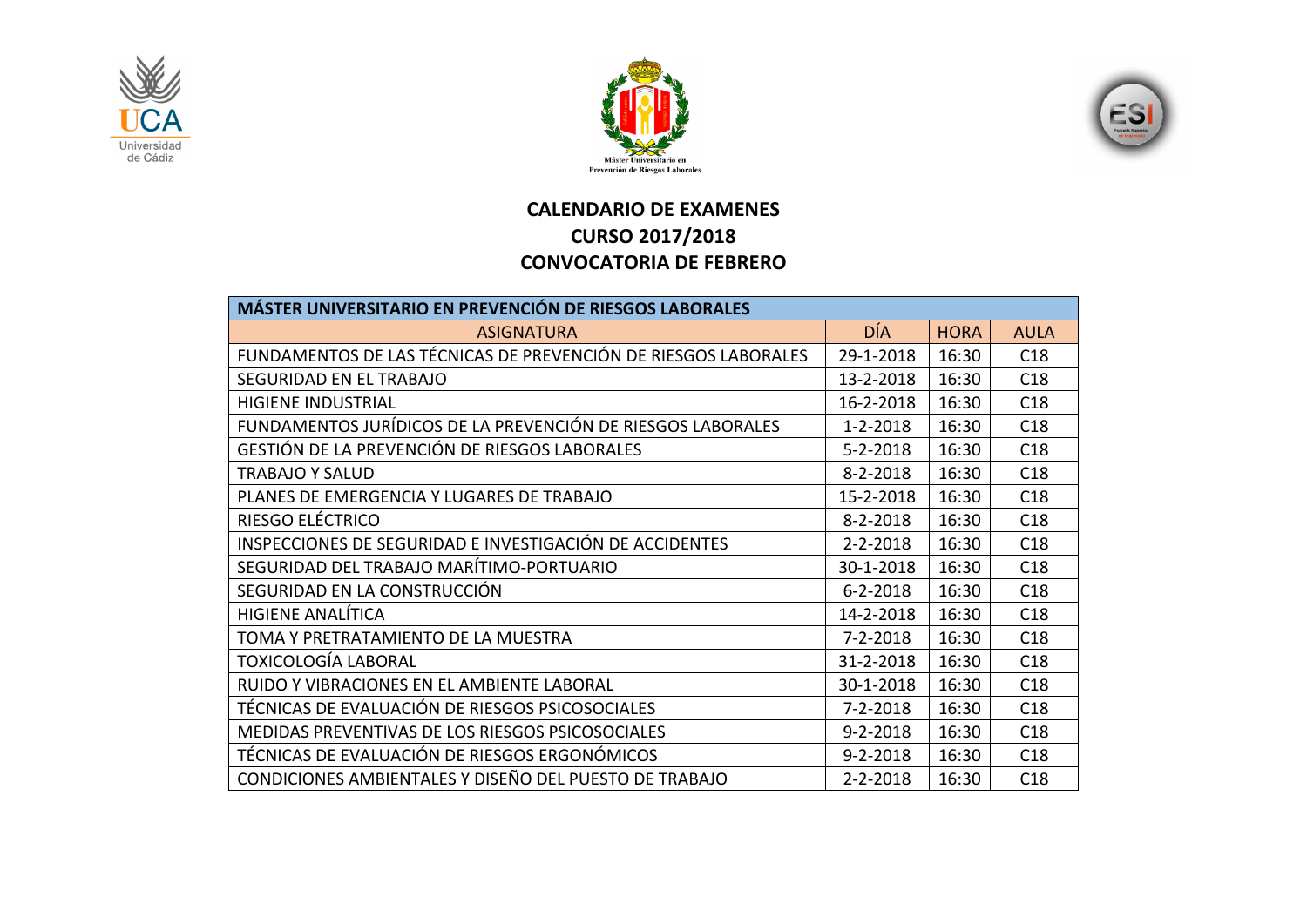





## **CALENDARIO DE EXAMENES CURSO 2017/2018 CONVOCATORIA DE JUNIO**

| <b>MÁSTER UNIVERSITARIO EN PREVENCIÓN DE RIESGOS LABORALES</b> |                |             |             |  |  |
|----------------------------------------------------------------|----------------|-------------|-------------|--|--|
| <b>ASIGNATURA</b>                                              | <b>DÍA</b>     | <b>HORA</b> | <b>AULA</b> |  |  |
| FUNDAMENTOS DE LAS TÉCNICAS DE PREVENCIÓN DE RIESGOS LABORALES | 11-6-2018      | 16:30       | C18         |  |  |
| SEGURIDAD EN EL TRABAJO                                        | 25-6-2018      | 16:30       | C18         |  |  |
| <b>HIGIENE INDUSTRIAL</b>                                      | $2 - 7 - 2018$ | 16:30       | C18         |  |  |
| FUNDAMENTOS JURÍDICOS DE LA PREVENCIÓN DE RIESGOS LABORALES    | 14-6-2018      | 16:30       | C18         |  |  |
| GESTIÓN DE LA PREVENCIÓN DE RIESGOS LABORALES                  | 18-6-2018      | 16:30       | C18         |  |  |
| TRABAJO Y SALUD                                                | 21-6-2018      | 16:30       | C18         |  |  |
| PLANES DE EMERGENCIA Y LUGARES DE TRABAJO                      | 29-6-2018      | 16:30       | C18         |  |  |
| RIESGO ELÉCTRICO                                               | 21-6-2018      | 16:30       | C18         |  |  |
| INSPECCIONES DE SEGURIDAD E INVESTIGACIÓN DE ACCIDENTES        | 15-6-2018      | 16:30       | C18         |  |  |
| SEGURIDAD DEL TRABAJO MARÍTIMO-PORTUARIO                       | 18-6-2018      | 16:30       | C18         |  |  |
| SEGURIDAD EN LA CONSTRUCCIÓN                                   | 27-6-2018      | 16:30       | C18         |  |  |
| <b>HIGIENE ANALÍTICA</b>                                       | 26-6-2018      | 16:30       | C18         |  |  |
| TOMA Y PRETRATAMIENTO DE LA MUESTRA                            | 22-6-2018      | 16:30       | C18         |  |  |
| TOXICOLOGÍA LABORAL                                            | 13-6-2018      | 16:30       | C18         |  |  |
| RUIDO Y VIBRACIONES EN EL AMBIENTE LABORAL                     | 12-6-2018      | 16:30       | C18         |  |  |
| TÉCNICAS DE EVALUACIÓN DE RIESGOS PSICOSOCIALES                | 20-6-2018      | 16:30       | C18         |  |  |
| MEDIDAS PREVENTIVAS DE LOS RIESGOS PSICOSOCIALES               | 28-6-2018      | 16:30       | C18         |  |  |
| TÉCNICAS DE EVALUACIÓN DE RIESGOS ERGONÓMICOS                  | 28-6-2018      | 16:30       | C18         |  |  |
| CONDICIONES AMBIENTALES Y DISEÑO DEL PUESTO DE TRABAJO         | 19-6-2018      | 16:30       | C18         |  |  |